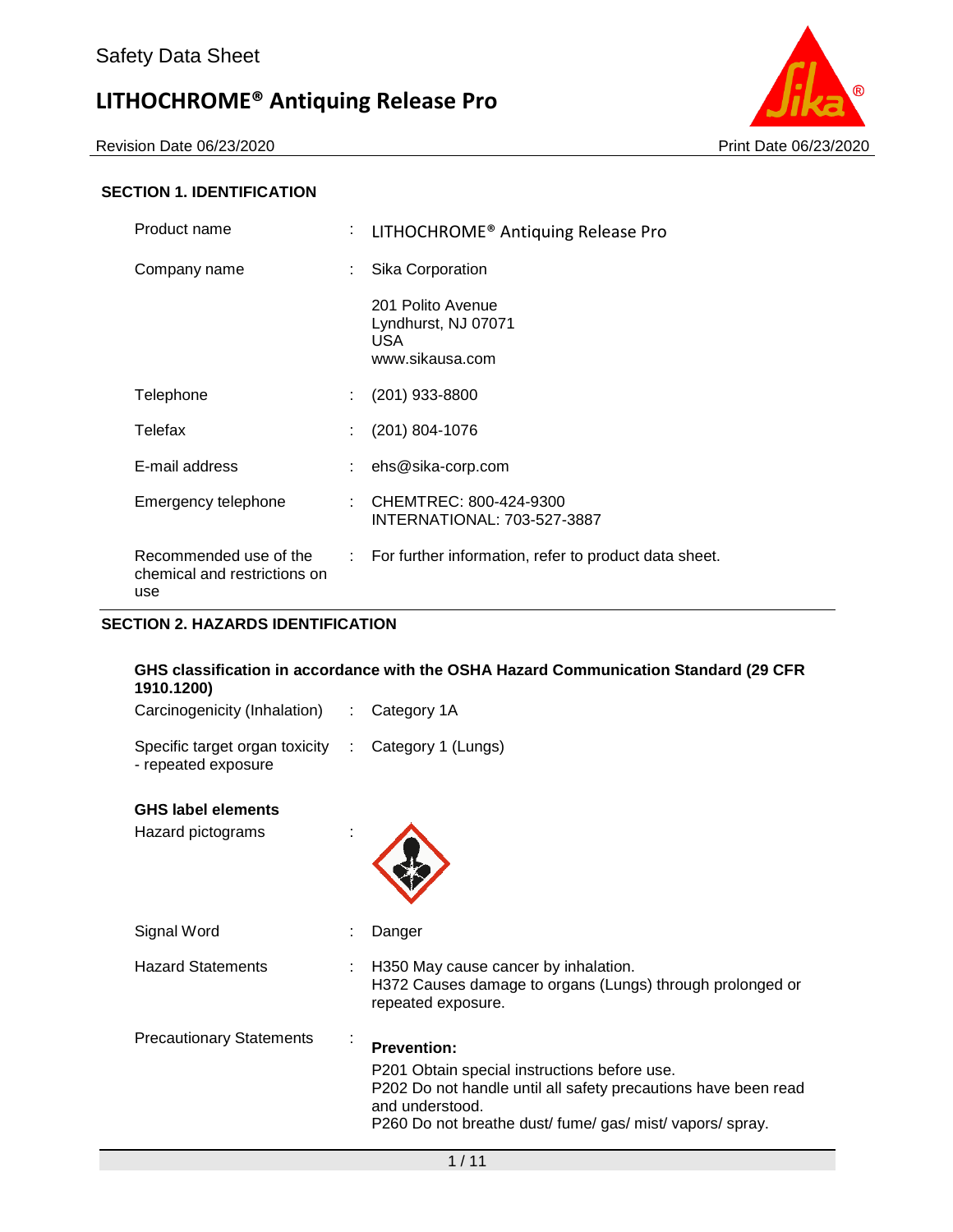Revision Date 06/23/2020 Print Date 06/23/2020



P264 Wash skin thoroughly after handling. P270 Do not eat, drink or smoke when using this product. P280 Wear protective gloves/ protective clothing/ eye protection/ face protection.

#### **Response:**

P308 + P313 IF exposed or concerned: Get medical advice/ attention.

#### **Storage:**

P405 Store locked up.

#### **Disposal:**

P501 Dispose of contents/ container to an approved waste disposal plant.

#### **Additional Labeling**

There are no ingredients with unknown acute toxicity used in a mixture at a concentration >= 1%.

#### **Other hazards**

None known.

#### **SECTION 3. COMPOSITION/INFORMATION ON INGREDIENTS**

#### **Mixtures**

#### **Components**

| Chemical name       | CAS-No.    | Classification                                               | Concentra-<br>tion $(% w/w)$ |
|---------------------|------------|--------------------------------------------------------------|------------------------------|
| Diiron trioxide     | 1309-37-1  |                                                              | $>= 1 - 50$                  |
| Talc                | 14807-96-6 |                                                              | $>= 30 - 50$                 |
| Calcium distearate  | 1592-23-0  |                                                              | $>= 30 - 50$                 |
| Titanium dioxide    | 13463-67-7 |                                                              | $>= 1 - 5$                   |
| Quartz (SiO2)       | 14808-60-7 | Carc. 1A; H350i<br><b>STOT RE 1; H372</b><br>STOT SE 3; H335 | $>= 1 - 5$                   |
| magnesium carbonate | 546-93-0   |                                                              | $>= 1 - 5$                   |

#### **SECTION 4. FIRST AID MEASURES**

| General advice          |    | Move out of dangerous area.<br>Consult a physician.<br>Show this material safety data sheet to the doctor in attend-<br>ance.                |
|-------------------------|----|----------------------------------------------------------------------------------------------------------------------------------------------|
| If inhaled              | ÷. | Move to fresh air.<br>Consult a physician after significant exposure.                                                                        |
| In case of skin contact |    | : Take off contaminated clothing and shoes immediately.<br>Wash off with soap and plenty of water.<br>If symptoms persist, call a physician. |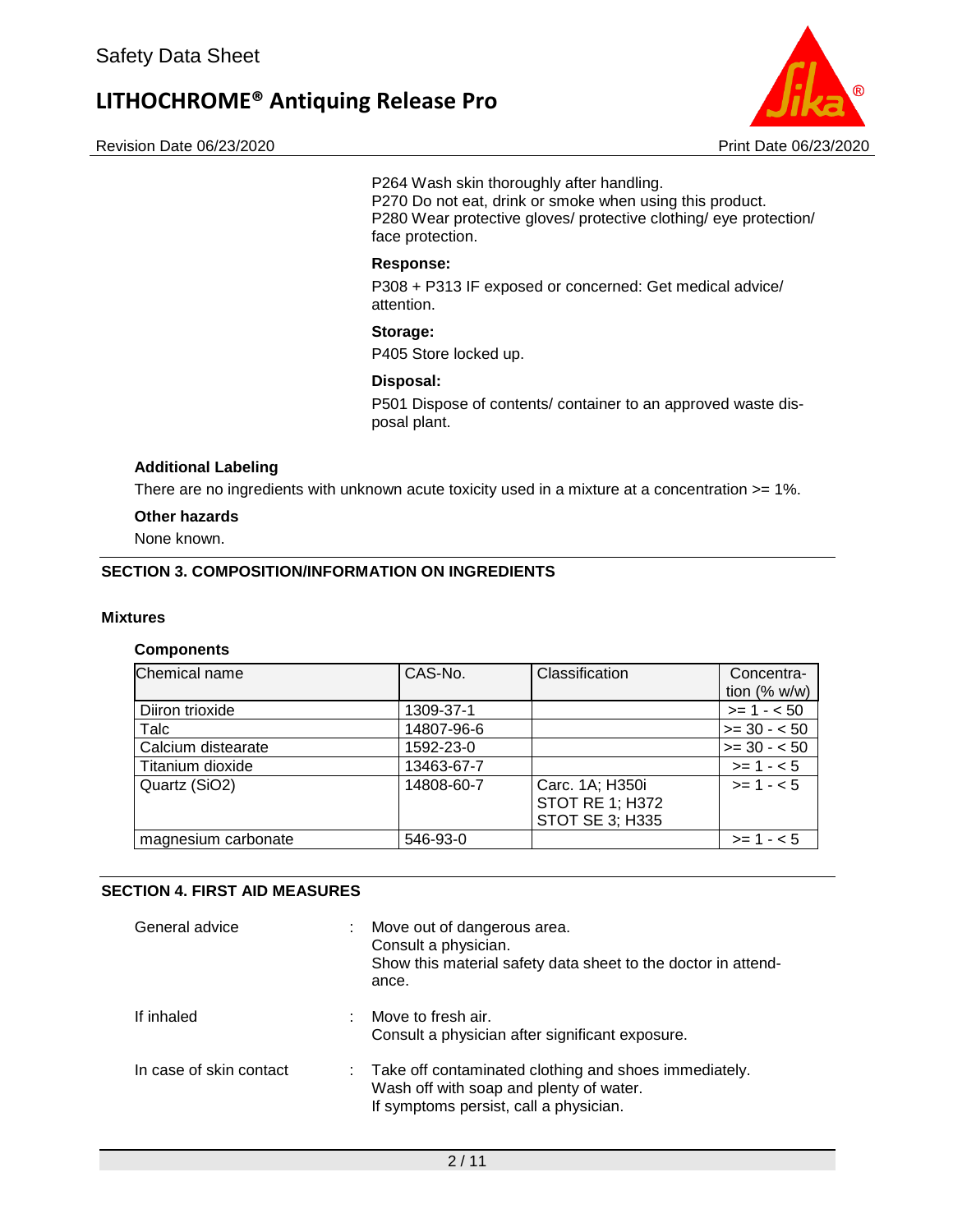

| In case of eye contact                                            |    | : Remove contact lenses.<br>Keep eye wide open while rinsing.<br>If eye irritation persists, consult a specialist.                                                                                                          |
|-------------------------------------------------------------------|----|-----------------------------------------------------------------------------------------------------------------------------------------------------------------------------------------------------------------------------|
| If swallowed                                                      | t. | Clean mouth with water and drink afterwards plenty of water.<br>Do not induce vomiting without medical advice.<br>Do not give milk or alcoholic beverages.<br>Never give anything by mouth to an unconscious person.        |
| Most important symptoms<br>and effects, both acute and<br>delayed |    | : Prolonged exposure can cause silicosis.<br>No known significant effects or hazards.<br>No information available.<br>May cause cancer by inhalation.<br>Causes damage to organs through prolonged or repeated<br>exposure. |
| Notes to physician                                                |    | Treat symptomatically.                                                                                                                                                                                                      |

#### **SECTION 5. FIRE-FIGHTING MEASURES**

| Suitable extinguishing media | Use extinguishing measures that are appropriate to local cir-<br>cumstances and the surrounding environment.                                                                                                                  |
|------------------------------|-------------------------------------------------------------------------------------------------------------------------------------------------------------------------------------------------------------------------------|
| Further information          | Collect contaminated fire extinguishing water separately. This<br>must not be discharged into drains.<br>Fire residues and contaminated fire extinguishing water must<br>be disposed of in accordance with local regulations. |
| for fire-fighters            | Special protective equipment : In the event of fire, wear self-contained breathing apparatus.                                                                                                                                 |

#### **SECTION 6. ACCIDENTAL RELEASE MEASURES**

| Personal precautions, protec-:<br>tive equipment and emer-<br>gency procedures |    | Use personal protective equipment.<br>Avoid breathing dust.<br>Deny access to unprotected persons.                                                                                                                                                        |
|--------------------------------------------------------------------------------|----|-----------------------------------------------------------------------------------------------------------------------------------------------------------------------------------------------------------------------------------------------------------|
| Environmental precautions                                                      | ÷. | Try to prevent the material from entering drains or water<br>courses.<br>If the product contaminates rivers and lakes or drains inform<br>respective authorities.<br>Local authorities should be advised if significant spillages<br>cannot be contained. |
| Methods and materials for<br>containment and cleaning up                       |    | : Pick up and arrange disposal without creating dust.<br>Keep in suitable, closed containers for disposal.                                                                                                                                                |

#### **SECTION 7. HANDLING AND STORAGE**

| Advice on protection against | Avoid dust formation.                                        |
|------------------------------|--------------------------------------------------------------|
| fire and explosion           | Provide appropriate exhaust ventilation at places where dust |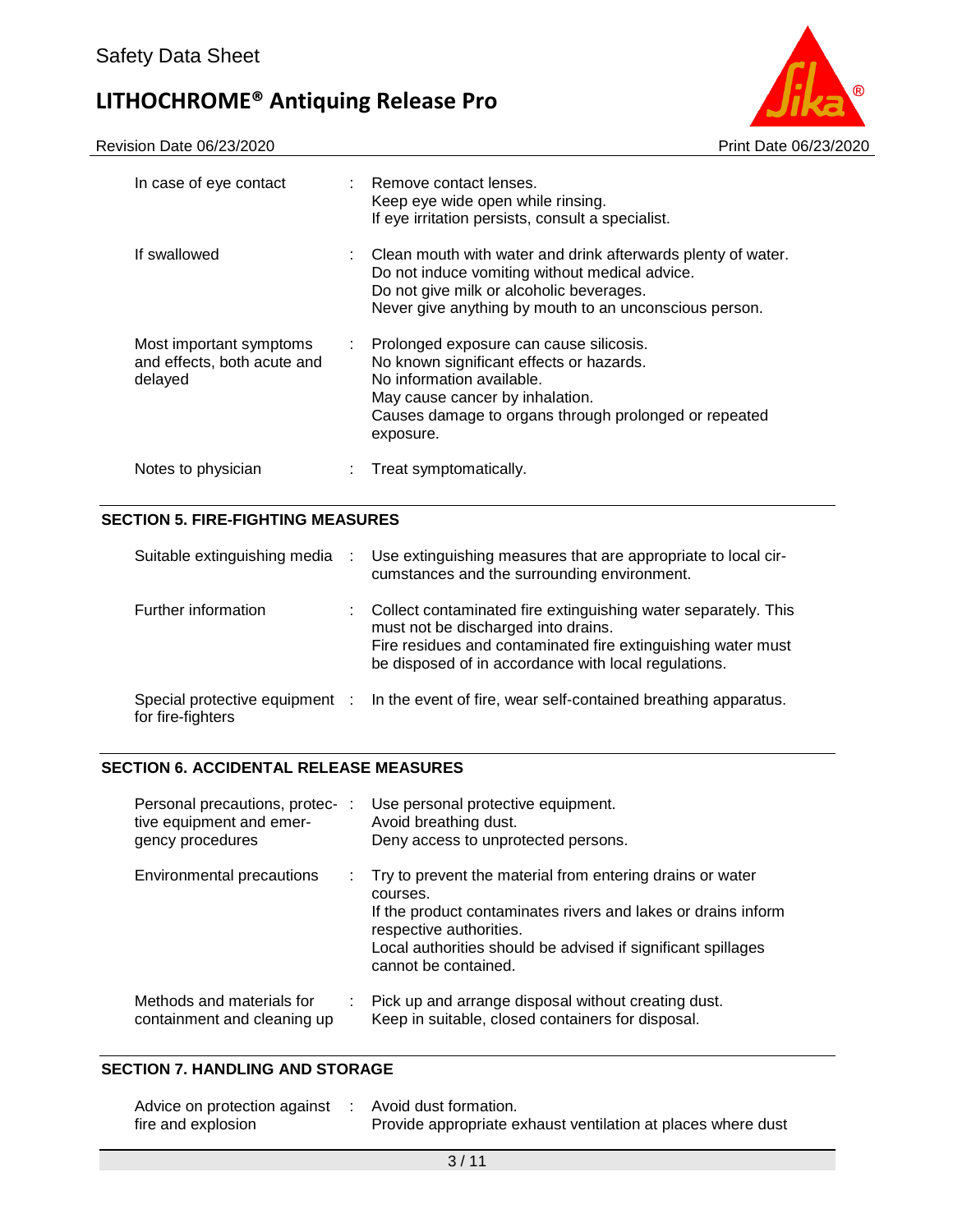

|                                                     | is formed.                                                                                                                                                                                                                                                                                                                                                                  |
|-----------------------------------------------------|-----------------------------------------------------------------------------------------------------------------------------------------------------------------------------------------------------------------------------------------------------------------------------------------------------------------------------------------------------------------------------|
| Advice on safe handling<br>t.                       | Avoid formation of respirable particles.<br>Avoid exceeding the given occupational exposure limits (see<br>section 8).<br>Do not get in eyes, on skin, or on clothing.<br>For personal protection see section 8.<br>Smoking, eating and drinking should be prohibited in the ap-<br>plication area.<br>Follow standard hygiene measures when handling chemical<br>products. |
| Conditions for safe storage<br>t.                   | Store in original container.<br>Keep container tightly closed in a dry and well-ventilated<br>place.<br>Observe label precautions.<br>Store in accordance with local regulations.                                                                                                                                                                                           |
| Further information on stor-<br>÷.<br>age stability | Keep in a dry place.                                                                                                                                                                                                                                                                                                                                                        |

#### **SECTION 8. EXPOSURE CONTROLS/PERSONAL PROTECTION**

#### **Ingredients with workplace control parameters**

| Components         | CAS-No.    | Value type<br>(Form of<br>exposure)                | Control parame-<br>ters / Permissible<br>concentration | <b>Basis</b> |
|--------------------|------------|----------------------------------------------------|--------------------------------------------------------|--------------|
| Talc               | 14807-96-6 | TWA (Dust)                                         | 20 Million parti-<br>cles per cubic foot               | OSHA Z-3     |
|                    |            | TWA (respir-<br>able dust<br>fraction)             | $2$ mg/m $3$                                           | OSHA P0      |
|                    |            | TWA (Res-<br>pirable par-<br>ticulate mat-<br>ter) | $2$ mg/m $3$                                           | <b>ACGIH</b> |
| Calcium distearate | 1592-23-0  | TWA (Inhal-<br>able particu-<br>late matter)       | 10 mg/m3                                               | <b>ACGIH</b> |
|                    |            | TWA (Res-<br>pirable par-<br>ticulate mat-<br>ter) | $3$ mg/m $3$                                           | <b>ACGIH</b> |
| Diiron trioxide    | 1309-37-1  | TWA (Res-<br>pirable par-<br>ticulate mat-<br>ter) | $5$ mg/m $3$                                           | <b>ACGIH</b> |
|                    |            | <b>TWA</b><br>(Fumes)                              | 10 mg/m3                                               | OSHA Z-1     |
|                    |            | TWA (total<br>dust)                                | 15 mg/m3                                               | OSHA Z-1     |
|                    |            | TWA (respir-<br>able fraction)                     | $5$ mg/m $3$                                           | OSHA Z-1     |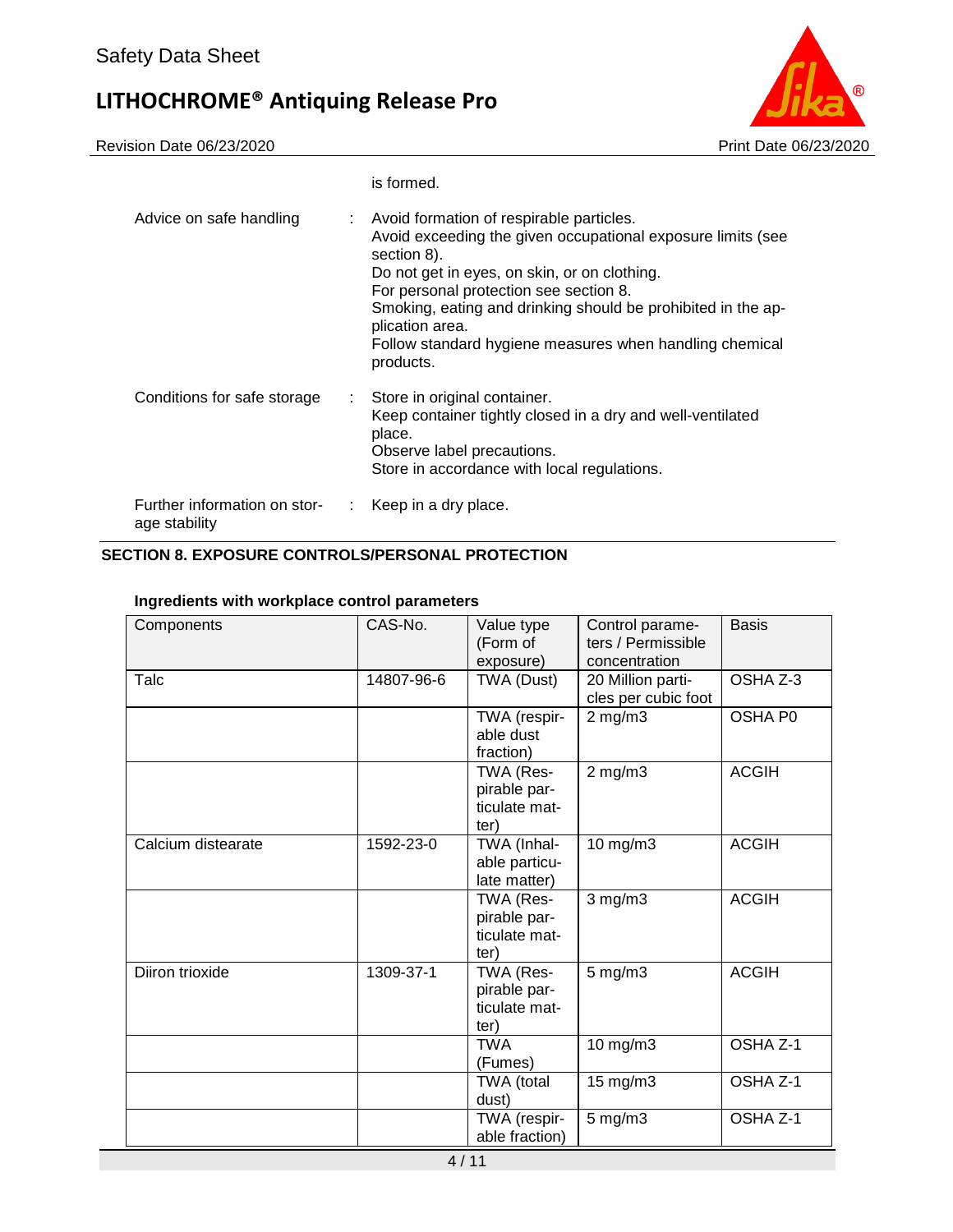Revision Date 06/23/2020 Print Date 06/23/2020



|                     |            | <b>TWA</b><br>(Fumes)                              | $10$ mg/m $3$                  | OSHA P0             |
|---------------------|------------|----------------------------------------------------|--------------------------------|---------------------|
| Titanium dioxide    | 13463-67-7 | TWA (total<br>dust)                                | $15$ mg/m $3$                  | OSHA Z-1            |
|                     |            | <b>TWA</b> (Total<br>dust)                         | $10 \text{ mg/m}$              | OSHA P0             |
|                     |            | <b>TWA</b>                                         | 10 mg/m3<br>(Titanium dioxide) | <b>ACGIH</b>        |
|                     |            | TWA (Total)                                        | 10 mg/m3                       | OSHA P0             |
| Quartz (SiO2)       | 14808-60-7 | TWA (Res-<br>pirable par-<br>ticulate mat-<br>ter) | 0.025 mg/m3                    | <b>ACGIH</b>        |
|                     |            | TWA (Res-<br>pirable dust)                         | $0.05$ mg/m3                   | OSHA Z-1            |
|                     |            | TWA (respir-<br>able)                              | 10 mg/m3 /<br>%SiO2+2          | OSHA Z-3            |
|                     |            | TWA (respir-<br>able)                              | 250 mppcf /<br>%SiO2+5         | OSHA Z-3            |
|                     |            | TWA (respir-<br>able dust<br>fraction)             | $0.1$ mg/m $3$                 | OSHA P0             |
|                     |            | TWA (Res-<br>pirable par-<br>ticulate mat-<br>ter) | $0.025$ mg/m3<br>(Silica)      | <b>ACGIH</b>        |
|                     |            | TWA (respir-<br>able dust<br>fraction)             | $\overline{0.1}$ mg/m3         | OSHA P0             |
|                     |            | TWA (Res-<br>pirable par-<br>ticulate mat-<br>ter) | $0.025$ mg/m3                  | <b>ACGIH</b>        |
|                     |            | TWA (Res-<br>pirable par-<br>ticulate mat-<br>ter) | 0.025 mg/m3<br>(Silica)        | <b>ACGIH</b>        |
| magnesium carbonate | 546-93-0   | <b>TWA</b> (total<br>dust)                         | $15 \text{ mg/m}$              | OSHA <sub>Z-1</sub> |
|                     |            | TWA (respir-<br>able fraction)                     | $5$ mg/m $3$                   | OSHA Z-1            |
|                     |            | TWA (Total<br>dust)                                | 15 mg/m3                       | OSHA P0             |
|                     |            | TWA (respir-<br>able dust<br>fraction)             | $5$ mg/m $3$                   | OSHA P0             |

The above constituents are the only constituents of the product which have a PEL, TLV or other recommended exposure limit. At this time, the other constituents have no known exposure limits.

#### **Particles of nuisance dust**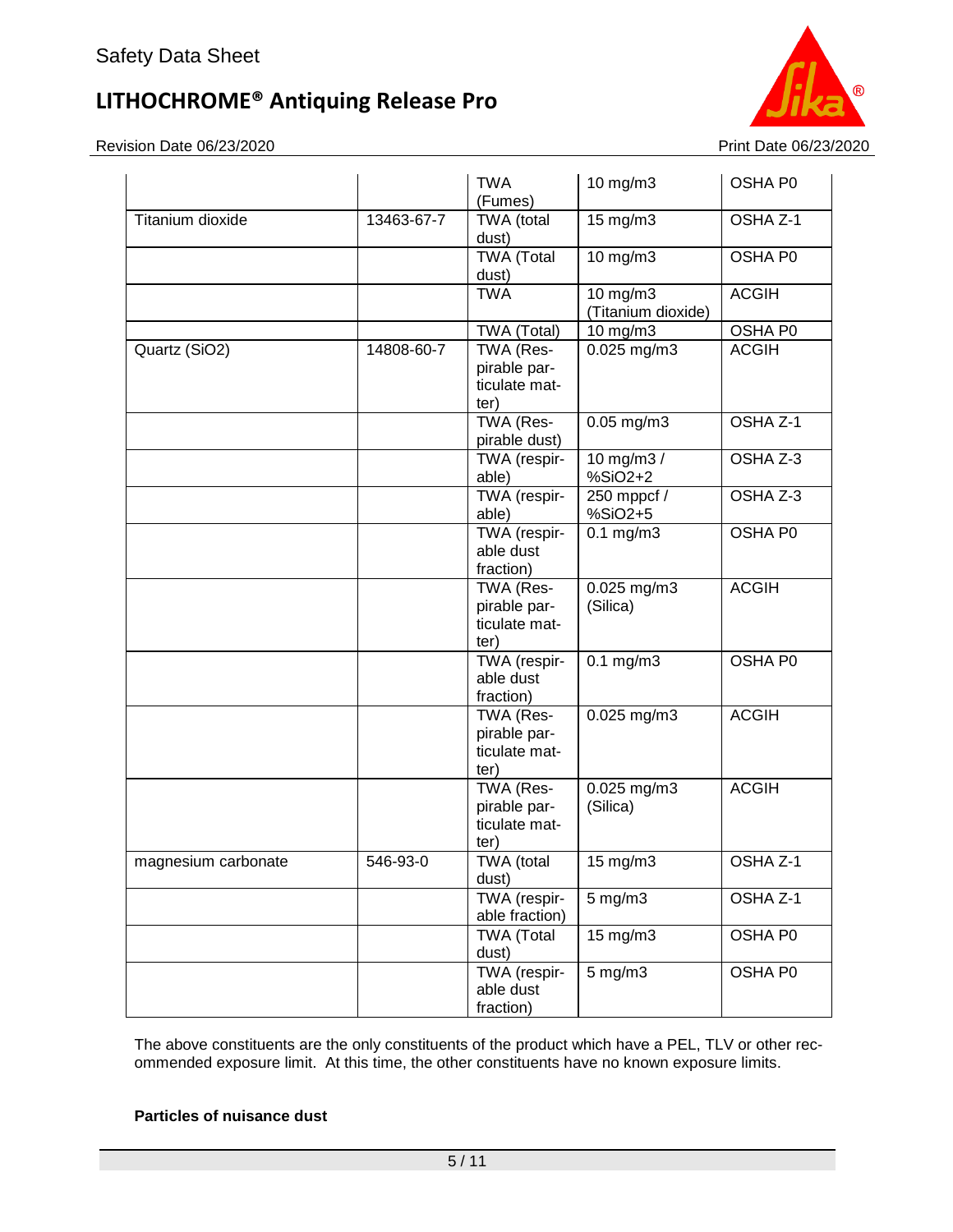Revision Date 06/23/2020 Print Date 06/23/2020



| Form of exposure              |   | Value type                                                                                                                                                                                                                                                                                                                                          | Control parameters | <b>Basis</b> |
|-------------------------------|---|-----------------------------------------------------------------------------------------------------------------------------------------------------------------------------------------------------------------------------------------------------------------------------------------------------------------------------------------------------|--------------------|--------------|
| total dust                    |   | <b>TWA</b>                                                                                                                                                                                                                                                                                                                                          | 15 mg/m3           | OSHA Z-3     |
| respirable fraction           |   | <b>TWA</b>                                                                                                                                                                                                                                                                                                                                          | $5$ mg/m $3$       | OSHA Z-3     |
| <b>Engineering measures</b>   |   | Use of adequate ventilation should be sufficient to control<br>worker exposure to airborne contaminants. If the use of this<br>product generates dust, fumes, gas, vapor or mist, use pro-<br>cess enclosures, local exhaust ventilation or other engineer-<br>ing controls to keep worker exposure below any recommend-<br>ed or statutory limits. |                    |              |
| Personal protective equipment |   |                                                                                                                                                                                                                                                                                                                                                     |                    |              |
| Respiratory protection        |   | Use a properly fitted NIOSH approved air-purifying or air-fed<br>respirator complying with an approved standard if a risk as-<br>sessment indicates this is necessary.                                                                                                                                                                              |                    |              |
|                               |   | The filter class for the respirator must be suitable for the max-<br>imum expected contaminant concentration<br>(gas/vapor/aerosol/particulates) that may arise when han-<br>dling the product. If this concentration is exceeded, self-<br>contained breathing apparatus must be used.                                                             |                    |              |
| Hand protection               |   | Chemical-resistant, impervious gloves complying with an<br>approved standard should be worn at all times when handling<br>chemical products if a risk assessment indicates this is nec-<br>essary.                                                                                                                                                  |                    |              |
| Eye protection                |   | Safety eyewear complying with an approved standard should<br>be used when a risk assessment indicates this is necessary.                                                                                                                                                                                                                            |                    |              |
| Skin and body protection      | t | Choose body protection in relation to its type, to the concen-<br>tration and amount of dangerous substances, and to the spe-<br>cific work-place.                                                                                                                                                                                                  |                    |              |
| Hygiene measures              |   | Avoid contact with skin, eyes and clothing.<br>Wash hands before breaks and immediately after handling<br>the product.<br>Remove contaminated clothing and protective equipment<br>before entering eating areas.<br>Avoid breathing dust.                                                                                                           |                    |              |

#### **SECTION 9. PHYSICAL AND CHEMICAL PROPERTIES**

| Appearance     |        | powder            |
|----------------|--------|-------------------|
| Color          | ÷      | various           |
| Odor           | $\sim$ | odorless          |
| Odor Threshold | ÷.     | No data available |
| рH             |        | $: 7 - 9$         |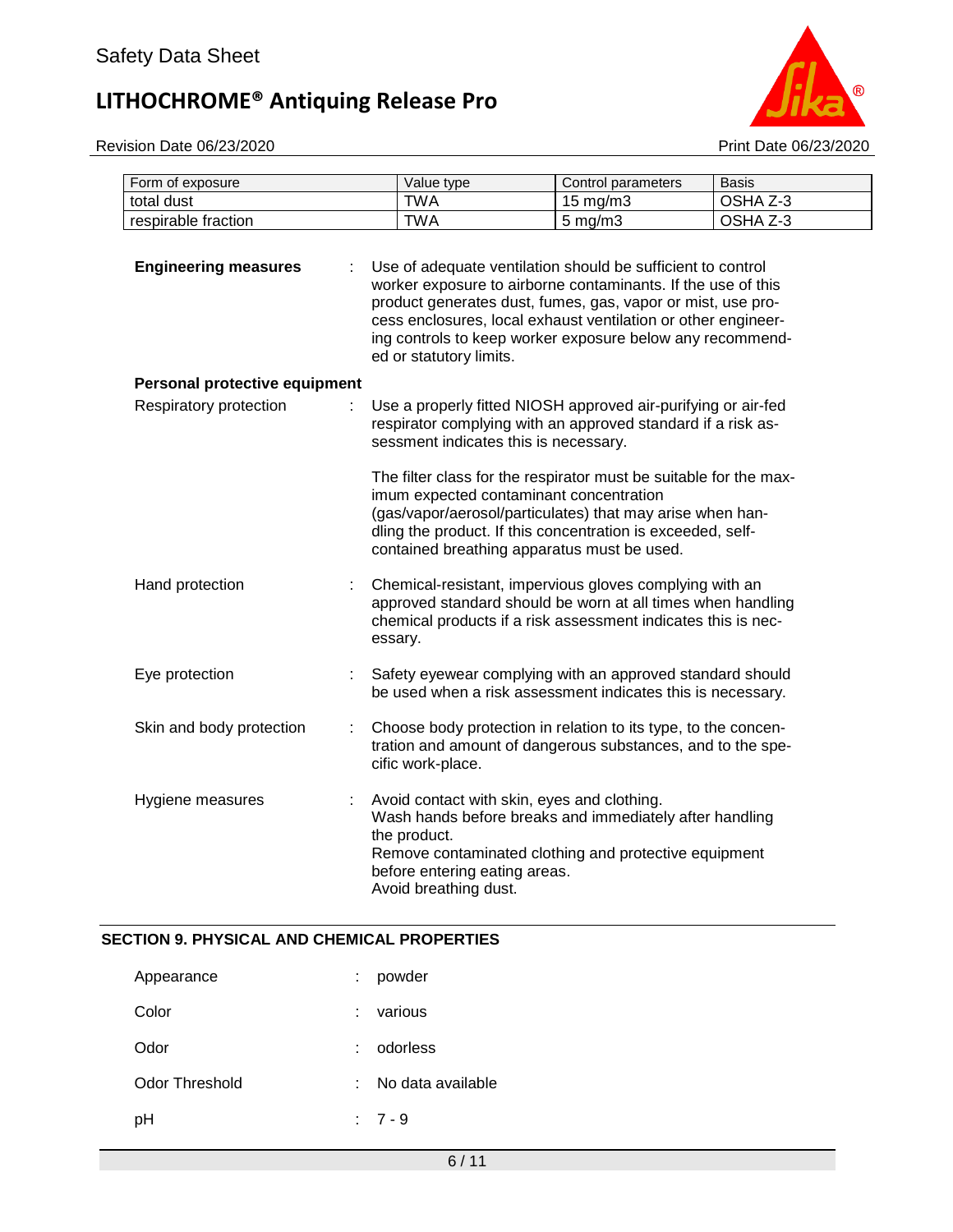#### Revision Date 06/23/2020 Print Date 06/23/2020



| Melting point/range / Freezing                      | $\ddot{\phantom{a}}$ | No data available |
|-----------------------------------------------------|----------------------|-------------------|
| point<br>Boiling point/boiling range                | Ì.                   | No data available |
| Flash point                                         | t                    | Not applicable    |
| Evaporation rate                                    | t                    | No data available |
| Flammability (solid, gas)                           | ÷                    | No data available |
| Upper explosion limit / Upper<br>flammability limit | ÷                    | No data available |
| Lower explosion limit / Lower<br>flammability limit | t.                   | No data available |
| Vapor pressure                                      | Ì.                   | No data available |
| Relative vapor density                              | t                    | No data available |
| Density                                             | t                    | $2.8 - 4.5$ g/cm3 |
| Solubility(ies)<br>Water solubility                 | t                    | insoluble         |
| Solubility in other solvents                        | ÷                    | No data available |
| Partition coefficient: n-<br>octanol/water          | t                    | No data available |
| Autoignition temperature                            | t                    | No data available |
| Decomposition temperature                           | t                    | No data available |
| Viscosity<br>Viscosity, dynamic                     | t                    | No data available |
| Viscosity, kinematic                                | $\ddot{\phantom{a}}$ | Not applicable    |
| <b>Explosive properties</b>                         | t                    | No data available |
| Oxidizing properties                                |                      | No data available |
| Volatile organic compounds<br>(VOC) content         | t.                   | Not applicable    |

#### **SECTION 10. STABILITY AND REACTIVITY**

| Reactivity         | : No dangerous reaction known under conditions of normal use.                 |
|--------------------|-------------------------------------------------------------------------------|
| Chemical stability | : The product is chemically stable.                                           |
| tions              | Possibility of hazardous reac- : Stable under recommended storage conditions. |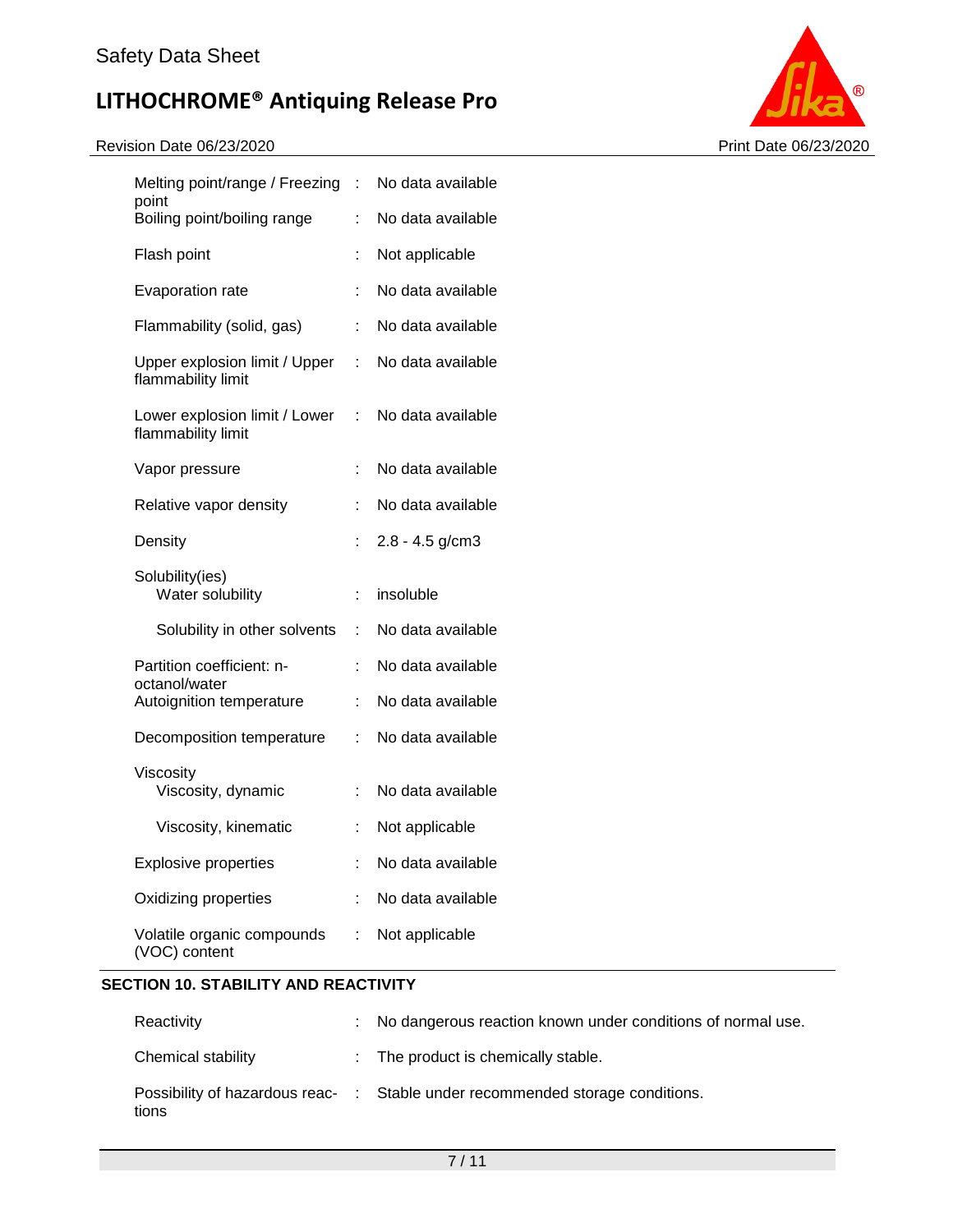

#### Revision Date 06/23/2020 Print Date 06/23/2020

| Conditions to avoid                 | : No data available                                   |
|-------------------------------------|-------------------------------------------------------|
| Incompatible materials              | : No data available                                   |
| Hazardous decomposition<br>products | : No decomposition if stored and applied as directed. |

#### **SECTION 11. TOXICOLOGICAL INFORMATION**

#### **Acute toxicity**

Not classified based on available information.

#### **Components:**

#### **Diiron trioxide:**

Acute oral toxicity : LD50 Oral (Rat): > 5,000 mg/kg

#### **Skin corrosion/irritation**

Not classified based on available information.

#### **Serious eye damage/eye irritation**

Not classified based on available information.

#### **Respiratory or skin sensitization**

#### **Skin sensitization**

Not classified based on available information.

#### **Respiratory sensitization**

Not classified based on available information.

#### **Germ cell mutagenicity**

Not classified based on available information.

#### **Carcinogenicity**

May cause cancer by inhalation.

| <b><i>IVIOY CAUSE CATIVEL BY IMPORTUNE</i></b>                                           |            |
|------------------------------------------------------------------------------------------|------------|
| Group 1: Carcinogenic to humans<br>Quartz (SiO2)<br>(Silica dust, crystalline)           | 14808-60-7 |
| Group 2B: Possibly carcinogenic to humans<br>titanium dioxide                            | 13463-67-7 |
| OSHA specifically regulated carcinogen<br>Quartz (SiO2)<br>(crystalline silica)          | 14808-60-7 |
| Known to be human carcinogen<br>Quartz (SiO2)<br>(Silica, Crystalline (Respirable Size)) | 14808-60-7 |
|                                                                                          |            |

#### **Reproductive toxicity**

Not classified based on available information.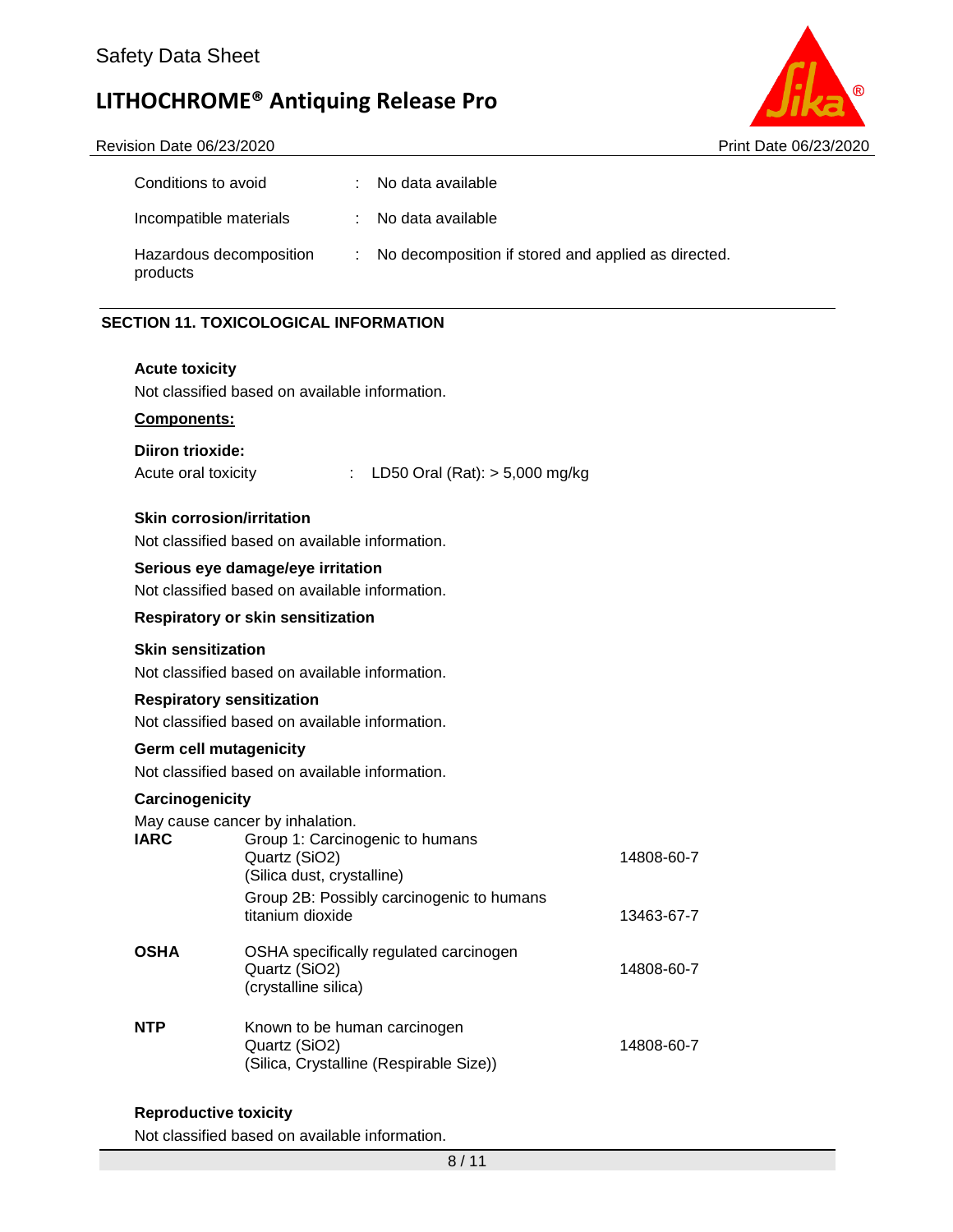

Revision Date 06/23/2020 Print Date 06/23/2020

#### **STOT-single exposure**

Not classified based on available information.

#### **STOT-repeated exposure**

Causes damage to organs (Lungs) through prolonged or repeated exposure. Prolonged exposure can cause silicosis.

#### **Aspiration toxicity**

Not classified based on available information.

#### **Further information**

#### **Product:**

#### Remarks : Titanium dioxide (13463-67-7)

In lifetime inhalation studies of rats, airborne respirable-size titanium dioxide particles have shown to cause an increase in lung tumors at concentrations associated with substantial particle lung burdens and consequential pulmonary overload and inflammation. The potential for these adverse health effects appears to be closely related to the particle size and the amount of the exposed surface area that comes into contact with the lung. However, tests with other laboratory animals such as mice and hamsters, indicate that rats are significantly more susceptible to the pulmonary overload and inflammation that causes lung cancer. Epidemiological studies do not suggest an increased risk of cancer in humans from occupational exposure to titanium dioxide. Titanium dioxide has been characterized by IARC as possibly carcinogenic to humans (Group 2B) through inhalation (not ingestion). It has not been characterized as a potential carcinogen by either NTP or OSHA.

Quartz (14808-60-7): This classification is relevant when exposed to Quartz (silicon dioxide) in dust or powder form only, including cured product that is subject to sanding, grinding, cutting, or other surface preparation activities.

#### **SECTION 12. ECOLOGICAL INFORMATION**

| <b>Ecotoxicity</b><br>No data available                                                                                  |
|--------------------------------------------------------------------------------------------------------------------------|
| <b>Persistence and degradability</b><br>No data available                                                                |
| <b>Bioaccumulative potential</b><br>No data available                                                                    |
| <b>Mobility in soil</b><br>No data available                                                                             |
| Other adverse effects                                                                                                    |
| <b>Product:</b><br>Do not empty into drains; dispose of this material and its con-<br>Additional ecological infor-<br>÷. |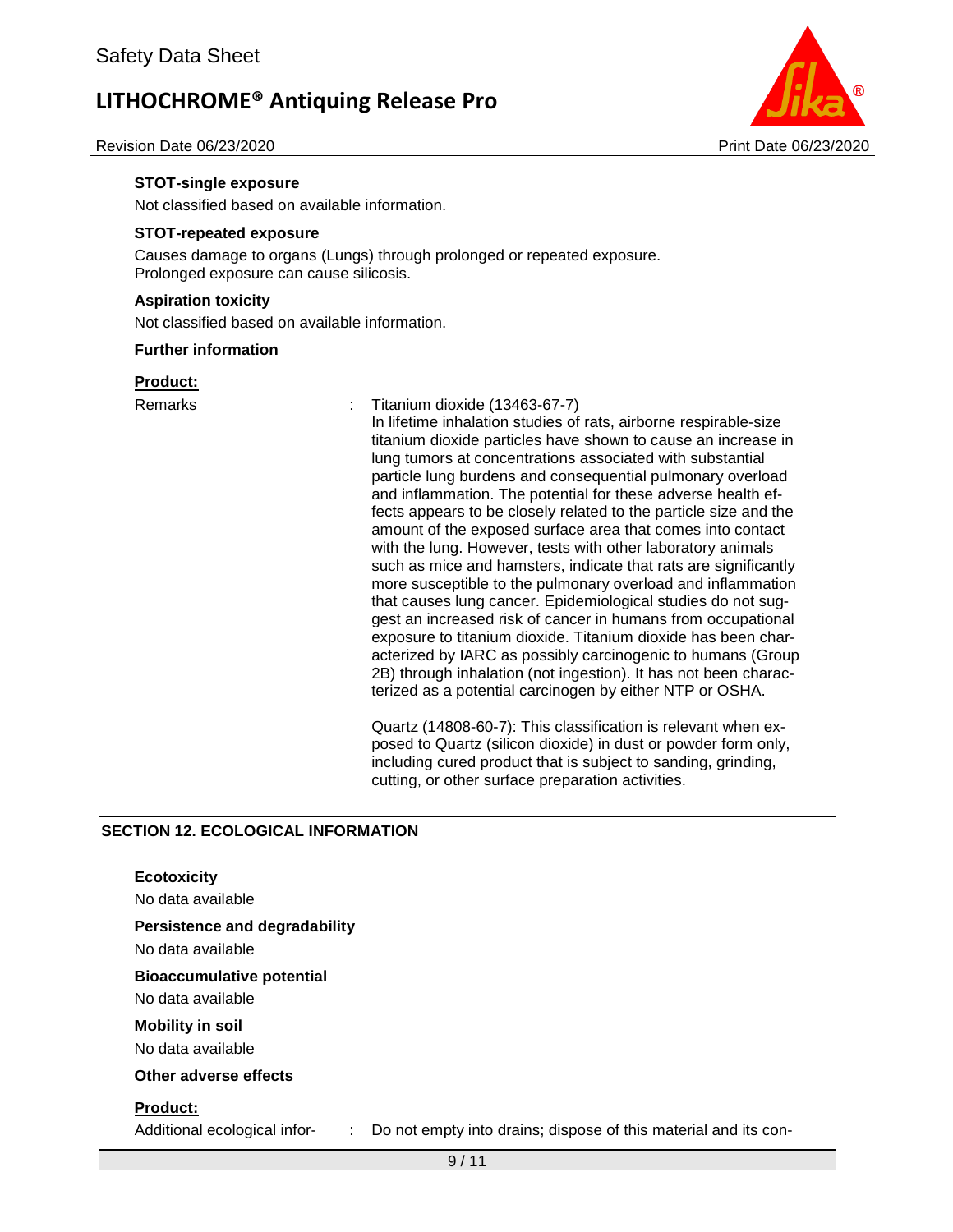

Revision Date 06/23/2020 Print Date 06/23/2020

mation tainer in a safe way.

#### **SECTION 13. DISPOSAL CONSIDERATIONS**

| <b>Disposal methods</b>     |                                                                                                                                                                                                                             |
|-----------------------------|-----------------------------------------------------------------------------------------------------------------------------------------------------------------------------------------------------------------------------|
| Waste from residues<br>÷    | Disposal of this product, solutions and any by-products should<br>at all times comply with the requirements of environmental<br>protection and waste disposal legislation and any regional<br>local authority requirements. |
| Contaminated packaging<br>÷ | Empty containers should be taken to an approved waste han-<br>dling site for recycling or disposal.                                                                                                                         |

#### **SECTION 14. TRANSPORT INFORMATION**

#### **International Regulations**

**IATA-DGR**

Not regulated as a dangerous good

#### **IMDG-Code**

Not regulated as a dangerous good

#### **Domestic regulation**

**49 CFR** Not regulated as a dangerous good

#### **SECTION 15. REGULATORY INFORMATION**

**TSCA list EXECA list 1 COLLEGAT CONSTANTS IN All chemical substances in this product are either listed on the** TSCA Inventory or are in compliance with a TSCA Inventory exemption.

#### **EPCRA - Emergency Planning and Community Right-to-Know**

#### **CERCLA Reportable Quantity**

This material does not contain any components with a CERCLA RQ.

#### **SARA 304 Extremely Hazardous Substances Reportable Quantity**

This material does not contain any components with a section 304 EHS RQ.

#### **SARA 302 Extremely Hazardous Substances Threshold Planning Quantity**

This material does not contain any components with a section 302 EHS TPQ.

| SARA 311/312 Hazards | : Carcinogenicity<br>Specific target organ toxicity (single or repeated exposure)                           |
|----------------------|-------------------------------------------------------------------------------------------------------------|
| <b>SARA 313</b>      | : The following components are subject to reporting levels es-<br>tablished by SARA Title III, Section 313: |